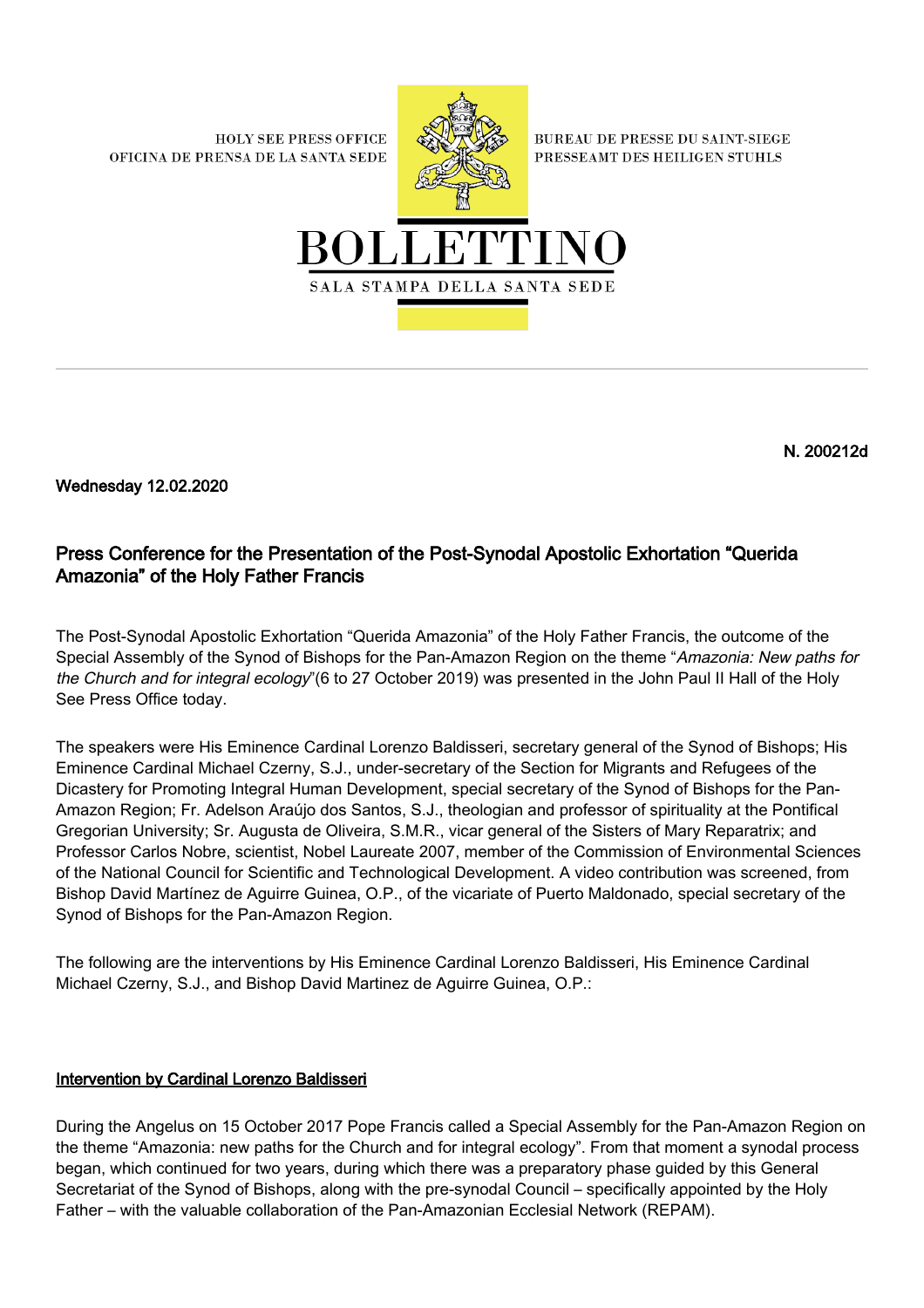Thus an extensive consultation took place with the entire People of God in the Amazon, starting with the Preparatory Document and the related Questionnaire, published on 8 June 2018. In this phase the activity carried out by REPAM was decisive, in the organization of about 260 events throughout the Amazon territory, including 70 territorial assemblies, 25 thematic forums and more than 170 other activities. It can therefore be said that, in total, more than 87,000 people took part in these initiatives. No less significant was the Study Seminar organized in Rome by the General Secretariat from 25 to 27 February 2019 on the theme: Toward the Special Synod for the Amazon: Regional and Universal Dimension. During the preparatory phase, an international conference was also held from 19 to 21 March 2019 at Georgetown University in Washington to address the theme of Integral ecology: a synodal response from the Amazon and other essential biomes/territories for the care of our common home.

All this material converged in the drafting of the *Instrumentum laboris* or Working Document, published on 17 June 2019, which then formed the base text for discussion during the Synod event itself.

The Synodal Assembly was characterized by choral and lively participation, rich in testimonies and proposals by the 185 Synod Fathers. Among the participants, there was a significant presence of 25 experts and 55 auditors, including 16 representatives of various indigenous ethnic groups and original peoples, 10 women religious presented by the International Union of Superiors General (U.I.S.G.), 6 fraternal delegates and 12 special guests selected on the basis of their high scientific competence and also for their membership of international bodies and organizations.

The Synod event was held over a period of three weeks (from 6 to 27 October 2019), during which an accurate methodology was followed to facilitate the work. Therefore moments of listening in plenary sessions alternated with other moments of active participation in working groups. All this great work then converged in the drafting of a Plan for the Final Document, which, once amended in the working groups, became the Final Document, voted for by a large majority of more than two thirds. Following the vote, in accordance with Synod praxis, the Document was submitted to the Holy Father and, at his behest, published immediately in the press.

During the Synod event there was no lack of interventions by Pope Francis, who offered significant reflections for synodal discussion.

For example, in his opening address, the Holy Father underlined "four dimensions: the pastoral dimension, the cultural dimension, the social dimension and the ecological dimension", which are then in some way reflected in the final document. Indeed, this – after an initial chapter dedicated to integral conversion – the theme of the new paths is developed in four chapters, each one of which is dedicated to a type of conversion: pastoral conversion, cultural conversion, ecological conversion and synodal conversion.

Also in his address at the conclusion of the Synod, the Holy Father considered the content which had emerged in the Assembly, dividing it into four diagnoses: cultural, which includes inculturation and interculturality in Amazonian peoples; ecological, in accordance with an integral perspective that denounces the destruction of creation, of which the Amazon is one of the most important points; social, which implies not only the exploitation of creation but also of people along with the destruction of cultural identity; and finally pastoral, the principal, since the proclamation of the Gospel is urgent, but what is important is that it is heard, assimilated and understood by the diverse cultures in the Amazon region.

With the submission of the Final Document to the Holy Father, the Synod Assembly phase was concluded. The Secretariat of the Synod of Bishops has since then awaited the Post-Synodal Apostolic Exhortation, presented today.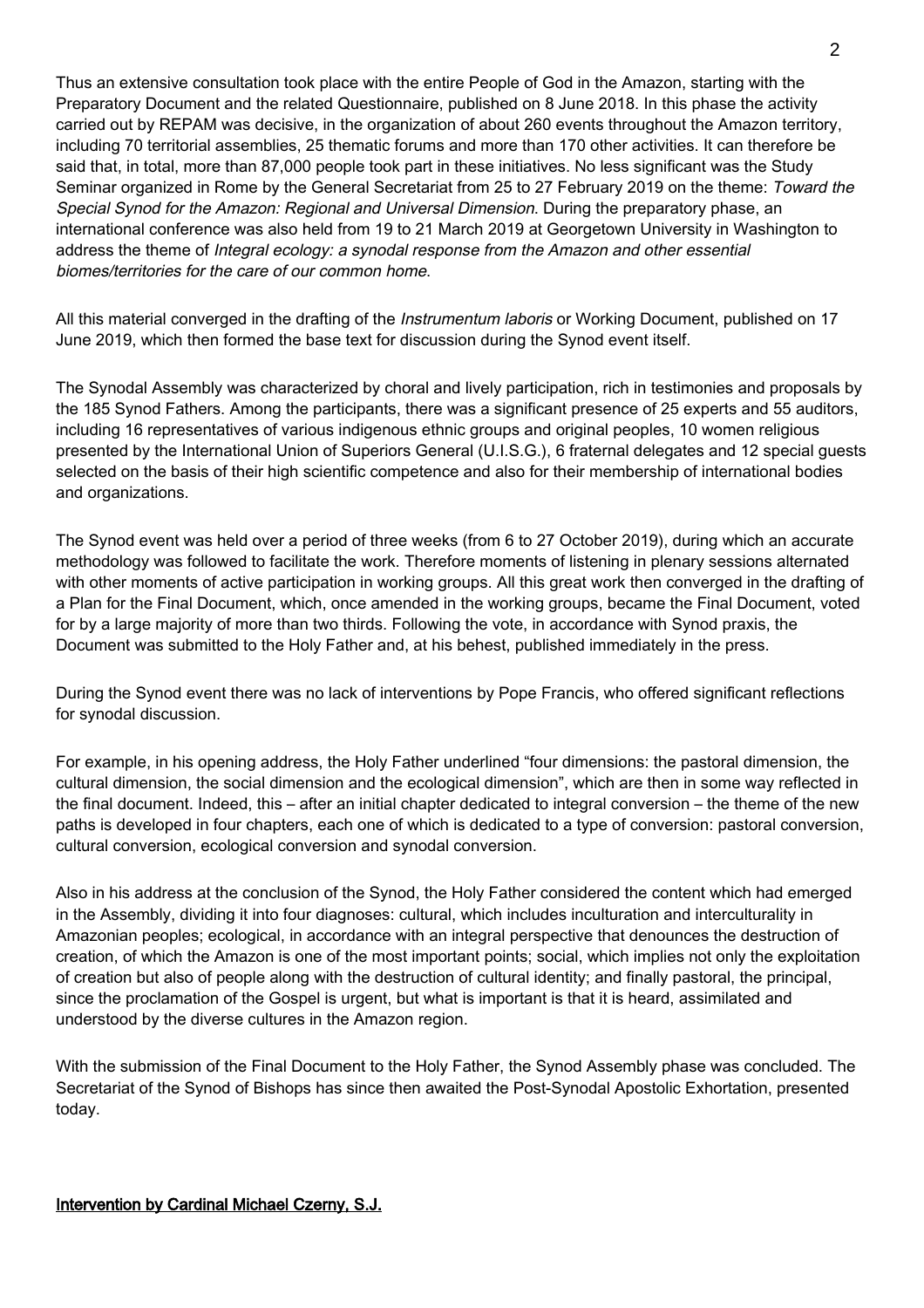The Exhortation begins "Querida Amazonia", beloved Amazon, like a letter, a love letter. At its heart is Pope Francis's love for the Amazon and its many different people, indeed his love for the world and all of its people. And running through it is the truth that "Only what is loved can be saved. Only what is embraced can be transformed."[1]

Someone who loves cannot resist talking passionately about the beloved. In this case, the beloved Amazon has obviously struck the Pope "in all its splendour, its drama and its mystery" (§ 1) but, at the same time, the great region is marked by suffering and destruction to the very edge of despair. The effect on Pope Francis is like on an artist who discovers a terrible beauty and, stimulated to contemplate and to create, now communicates a new epiphany of beauty and suffering, of vast promise and of great peril.[2] So his warm and caring letter necessarily includes many a forceful denunciation of injustices and many warnings of dangers, as well as urgent invitations to share his dreams and respond.

In the introduction to *Querida Amazonia*, Pope Francis explains that he does not want to replace or repeat the Synod's Final Document. Rather, he presents it. He prays that the whole Church will allow itself to be enriched and challenged by the Synod's work.

The Pope urges the Church to a renewed and innovative missionary effort to accompany the Amazon's people in all the significant challenges they face. He asks the whole Church in the Amazon to "strive to apply" the synodal work, and he hopes that all people of good will be inspired by the Final Document and, certainly, by its diptych companion, the beautiful Querida Amazonia.

What is the status of these two documents? Where do they fit in the magisterium, the body of official Church teaching? Let me try to apply generally accepted norms in the interpretation of magisterial documents.

Querida Amazonia is a post-synodal exhortation. It is a magisterial document. It belongs to the authentic Magisterium of the Successor of Peter. It participates in his ordinary Magisterium.

The Amazon: New Paths for the Church and for an Integral Ecology is the final document of a special assembly of the Synod of Bishops for the Pan-Amazonian Region. Like every other such synodal document, it consists of proposals which the Synod Fathers have voted to approve and have entrusted to the Holy Father. He in turn authorized its publication with the votes cast. At the beginning of Querida Amazonia, he says, "I would like to officially present the Final Document, which sets forth the conclusions of the Synod" (QA § 3) and encourages everyone to read it in full.

So, apart from formal magisterial authority, this official presentation and encouragement confer on the Final Document a certain moral authority. To ignore it would be a lack of obedience to the Holy Father's legitimate authority, while to find one or other point difficult could not be considered a lack of faith.

Being a "special" synod that focused on one region of the world, the synodal process, the Final Document and its companion Querida Amazonia will require creative and sympathetic understanding for their lessons to be applied beyond the Amazon. They touch the whole Church and the whole world, although not uniformly. Querida Amazonia "can help guide us to a harmonious, creative and fruitful reception of the entire synodal process" (§ 2).

So we have two documents of two different kinds. The Final Document is the fruit of the synodal process, while Querida Amazonia is the Holy Father's reflections on the synodal process and its final document. The first, consisting of proposals made and voted by the Synod Fathers, has the weight of a synodal final document. The second, reflecting on the whole process and its final document, has the authority of ordinary magisterium of the Successor of Peter.

The Pope prays that "the entire Church be enriched and challenged by the work of the synodal assembly," that everyone in the Amazon "strive to apply it"; and that everyone "of good will" be inspired by it "in some way" (§ 4).